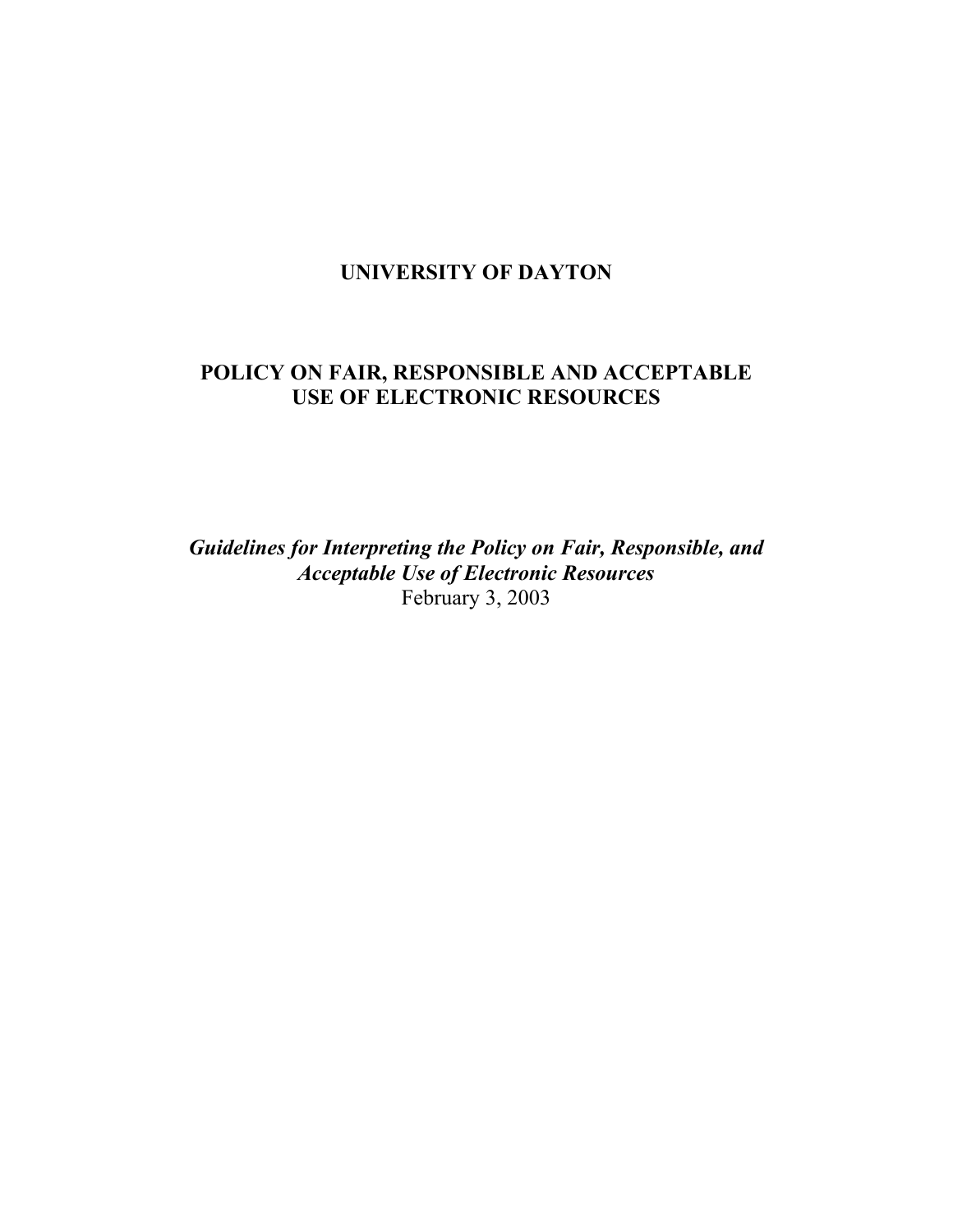The following guidelines and associated examples highlight the types of activities that constitute unfair, irresponsible, or unacceptable use of University of Dayton (UD) electronic resources. Please note that these examples are provided for the purpose of illustrating the policy's intent. This is not intended to be an exhaustive list.

### *6a) University of Dayton electronic resources may not be used to damage, impair, disrupt or in any way cause purposeful or reckless damage to University of Dayton networks or computers or external networks or computers.*

You are responsible for your ID and password.

| <u>Camarante Report</u>                                                  |                                    |                                              |
|--------------------------------------------------------------------------|------------------------------------|----------------------------------------------|
| Human Resources Policies<br>and Procedures Manual<br>for Staff employees | <b>Faculty Handbook</b>            | Student Handbook                             |
| <b>Responsibilities</b><br>$\bullet$                                     | <b>General University Policies</b> | Damage                                       |
| <b>Associated with Access</b>                                            | Confidentiality and<br>$\bullet$   |                                              |
| to Electronic Records and                                                | <b>Security of University</b>      | <b>Falsification of Records</b><br>$\bullet$ |
| the Administrative                                                       | <b>Property</b>                    |                                              |
| <b>Computing System</b>                                                  |                                    | Forgery and<br>$\bullet$                     |
|                                                                          |                                    | Misrepresentation                            |
| Confidentiality and<br>$\bullet$                                         |                                    |                                              |
| <b>Security of University</b>                                            |                                    |                                              |
| Property                                                                 |                                    |                                              |

Table 1 – Cross References

- 1. Use University of Dayton electronic resources to breach security of any computer system
- 2. Use computer resources to send large amounts of email (e.g., email "spamming") to an internal or external system
- 3. Send email of any type to someone's address in an effort to disable their email capabilities
- 4. Run DNS or DHCP servers that interfere with the University network
- 5. Forge, alter or willfully falsify electronic mail headers, directory information, or other information generated and/or maintained by the University
- 6. Use computer resources irresponsibly or in a manner that adversely affects the work of others. This includes recklessly or intentionally (a) damaging any system by introducing computer "viruses" or "worms," (b) damaging or violating information not belonging to you, or (c) misusing or allowing misuse of computer resources
- 7. Use University of Dayton resources for non-University related activities that unduly increase the network load (e.g., chain mail, network gaming and spamming)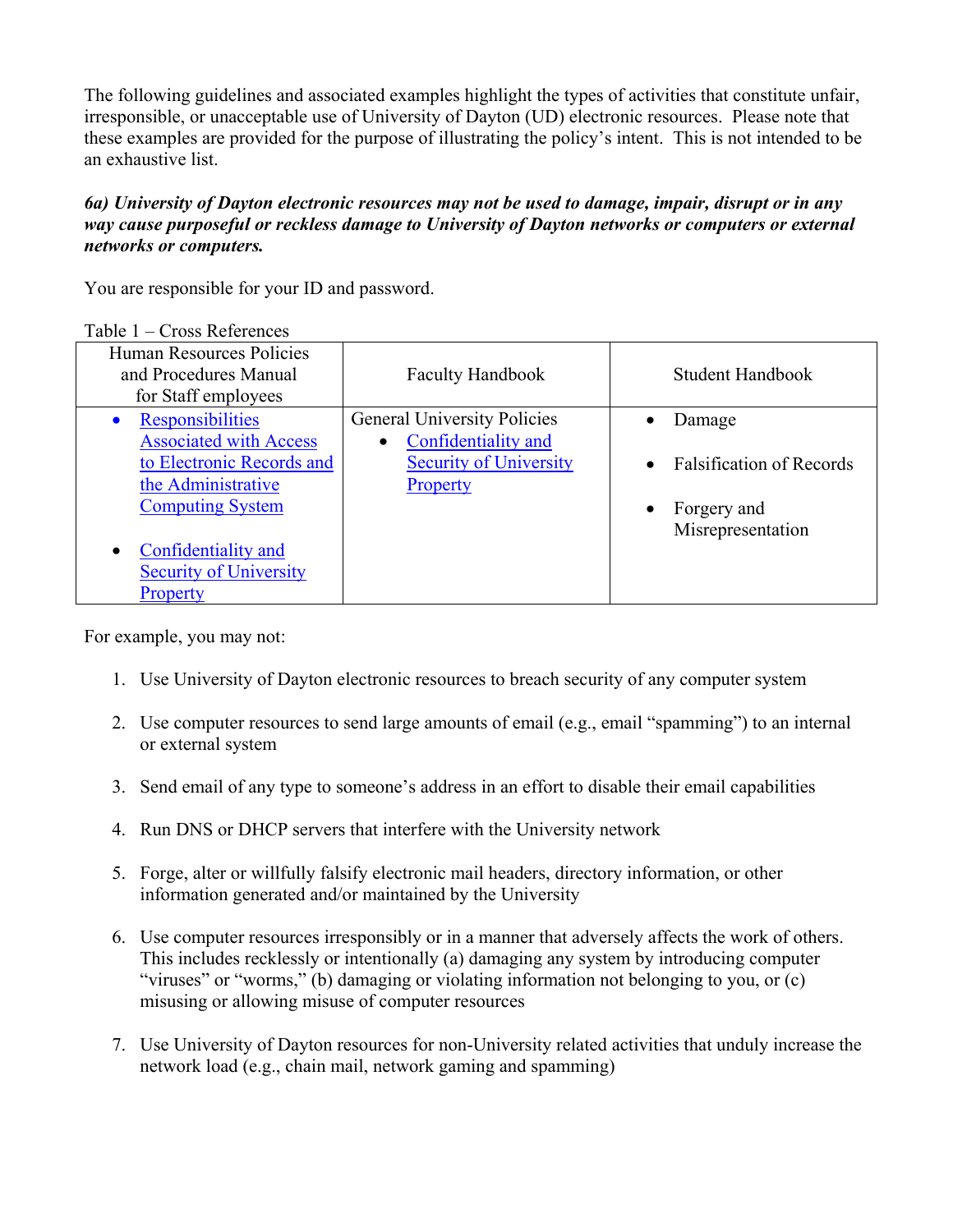## *6b) Unauthorized access, reproduction or use of the resources of others is prohibited.*

Educational activities, if supervised by faculty members for educational purposes, are considered "authorized"

| Human Resources Policies<br>and Procedures Manual<br>for Staff employees | <b>Faculty Handbook</b>                                                | Student Handbook                                               |
|--------------------------------------------------------------------------|------------------------------------------------------------------------|----------------------------------------------------------------|
| Responsibilities<br>$\bullet$<br><b>Associated with Access</b>           | <b>General University Policies</b><br>Confidentiality and<br>$\bullet$ | Compliance with rules<br>$\bullet$<br>and regulations of other |
| to Electronic Records and                                                | <b>Security of University</b>                                          | institutions                                                   |
| the Administrative                                                       | <b>Property</b>                                                        |                                                                |
| <b>Computing System</b>                                                  |                                                                        | Damage<br>$\bullet$                                            |
|                                                                          | <b>World Wide Web Policy</b><br>$\bullet$                              |                                                                |
| Confidentiality and<br>$\bullet$                                         |                                                                        | <b>Falsification of Records</b><br>$\bullet$                   |
| <b>Security of University</b>                                            |                                                                        |                                                                |
| Property                                                                 |                                                                        | Forgery and<br>$\bullet$                                       |
|                                                                          |                                                                        | Misrepresentation                                              |

Table 2 – Cross References

- 1. Make illegal unauthorized copies of copyrighted materials. Copying or downloading copyrighted materials without the authorization of the copyright owner or other legal privilege is against the law, and may result in civil and/or criminal penalties, including fines and imprisonment
- 2. Create or execute any computer programs intended to (a) obscure the true identity of the sender of electronic mail or electronic messages, (b) bypass, subvert, or otherwise render ineffective the security or access control measures on any network or computer system without the permission of the owner, or (c) examine or collect data from the network (e.g., a "network sniffer" program)
- 3. Use electronic resources to gain unauthorized access to resources of the University or other institutions, organizations, or individuals
- 4. Use false or misleading information for the purpose of obtaining access to unauthorized resources
- 5. Access, alter, copy, move or remove information, proprietary software or other data files without prior authorization
- 6. Use electronic resources to discover another individual's password
- 7. Use electronic resources to obtain personal information (e.g., educational records, grades, or other University files) about an individual without their permission
- 8. Use electronic resources to forge an academic document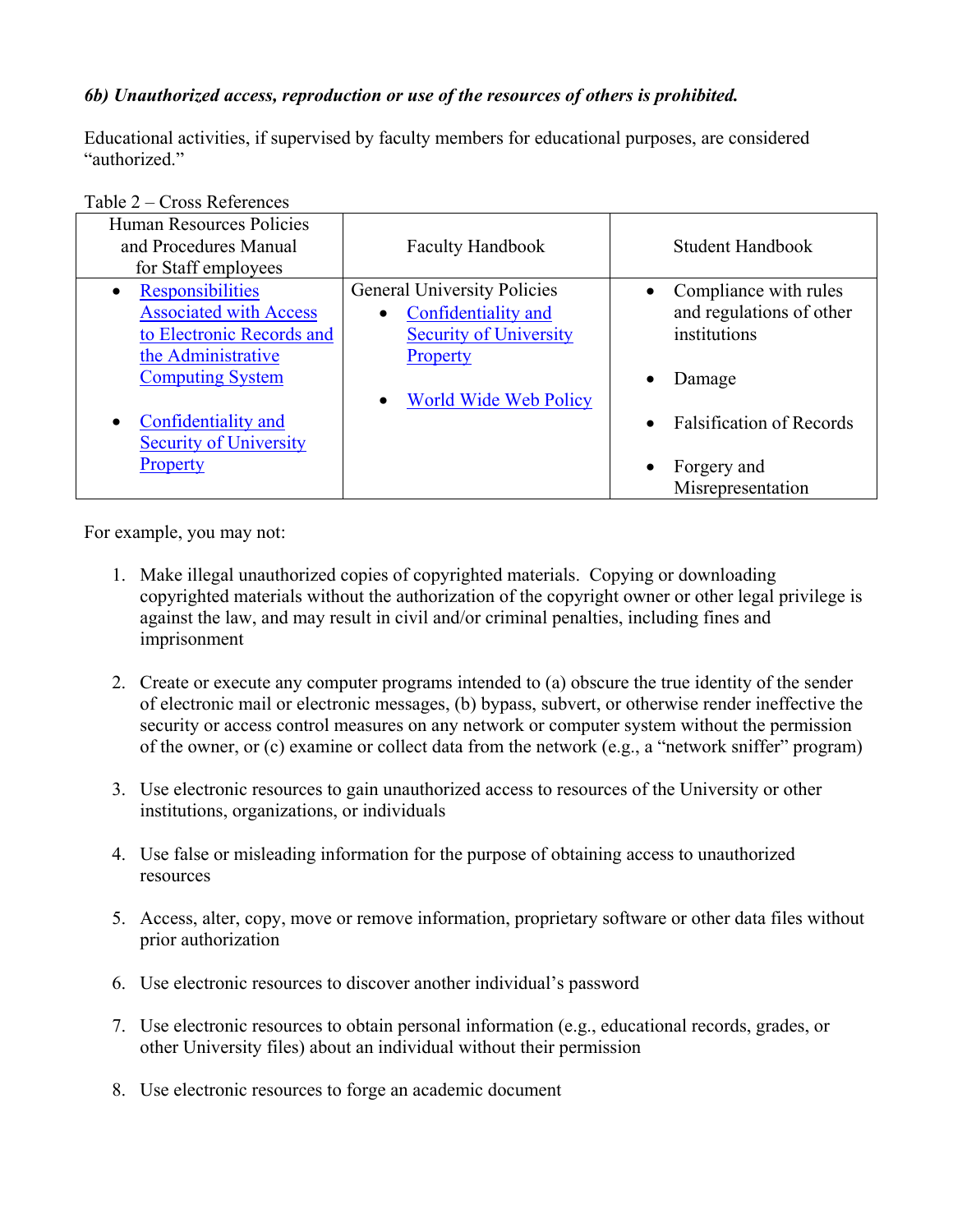- 9. Use electronic resources to take without authorization another person's work or to misrepresent one's own work.
- 10. Use electronic communication to cheat, take advantage of, exploit, or conspire on examinations, papers, or any other academic work
- 11. Use electronic resources to falsify or fabricate research data
- 12. Use electronic resources to obtain or release another individual's or entity's proprietary information or trade secrets
- 13. Use University of Dayton electronic resources for remote activities that are unauthorized at the remote site
- 14. Intercept transmitted information intended for another user
- 15. Scan computers for open or used ports

### *6c) Use of University of Dayton electronic resources to interfere with or cause impairment to the activities of other individuals is prohibited.*

|  |  | Table 3 – Cross References |
|--|--|----------------------------|
|--|--|----------------------------|

| <u>on maardich</u>                                                       |                                    |                                              |
|--------------------------------------------------------------------------|------------------------------------|----------------------------------------------|
| Human Resources Policies<br>and Procedures Manual<br>for Staff employees | <b>Faculty Handbook</b>            | Student Handbook                             |
| <b>Responsibilities</b><br>$\bullet$                                     | <b>General University Policies</b> | Damage                                       |
| <b>Associated with Access</b>                                            | Confidentiality and<br>$\bullet$   |                                              |
| to Electronic Records and                                                | <b>Security of University</b>      | <b>Falsification of Records</b><br>$\bullet$ |
| the Administrative                                                       | <b>Property</b>                    |                                              |
| <b>Computing System</b>                                                  |                                    | Forgery and<br>$\bullet$                     |
|                                                                          |                                    | Misrepresentation                            |
| Confidentiality and<br>$\bullet$                                         |                                    |                                              |
| <b>Security of University</b>                                            |                                    |                                              |
| Property                                                                 |                                    |                                              |

- 1. Send chain email or information meant to defraud receivers of money or property
- 2. Send large quantities of email to an individual's mailbox (e.g., email "spamming"), which have the effect of interfering with or causing impairment to that individual's activities
- 3. Change an individual's password in an effort to access their account
- 4. Communicate or use any password, personal identification number, credit card number or other personal or financial information without the permission of its owner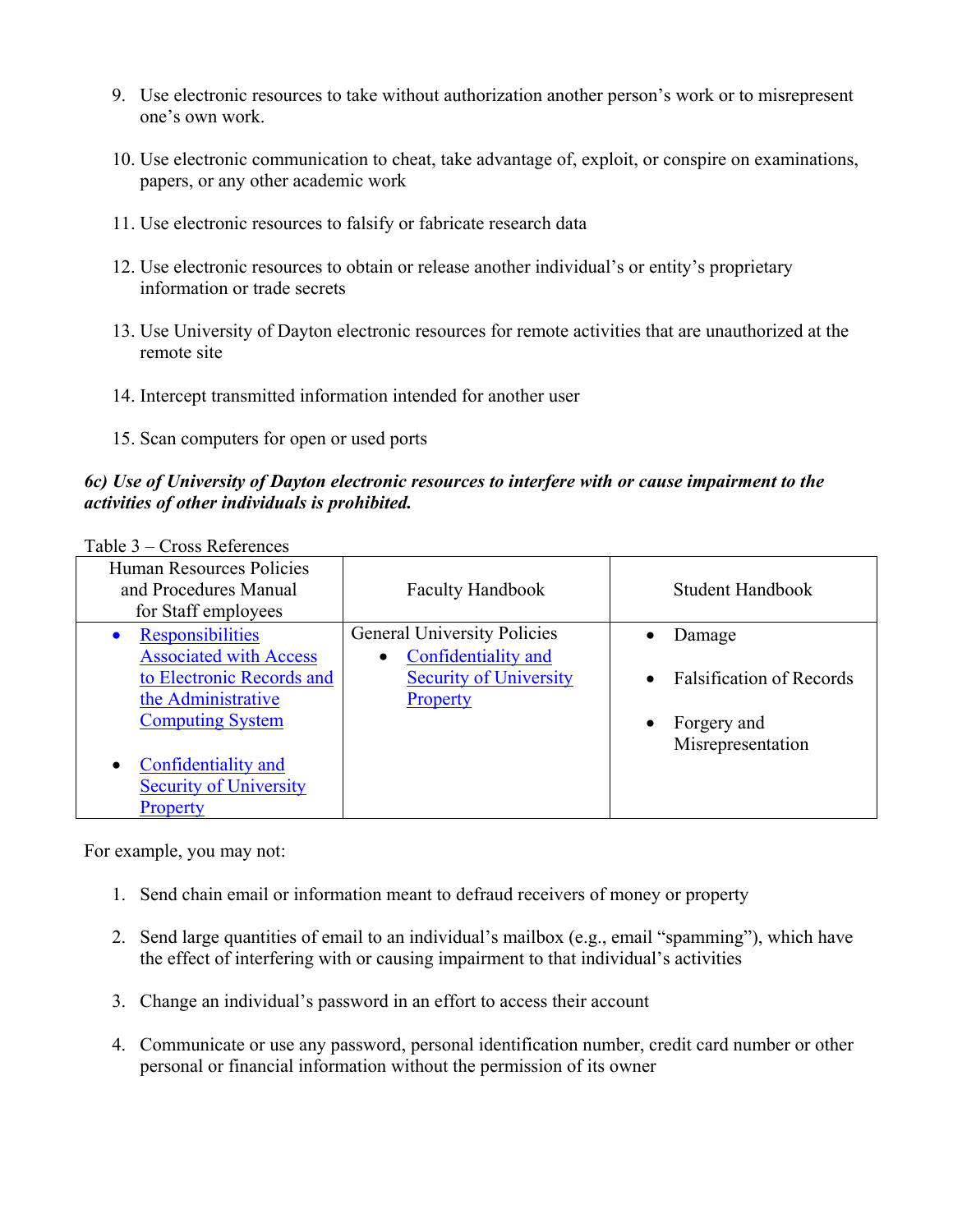#### *6d) Use of University of Dayton electronic resources to harass or make threats to specific individuals, or a class of individuals, is prohibited.*

| Human Resources Policies<br>and Procedures Manual<br>for Staff employees                                  | <b>Faculty Handbook</b>                                                                                            | Student Handbook |
|-----------------------------------------------------------------------------------------------------------|--------------------------------------------------------------------------------------------------------------------|------------------|
| Dignity of Persons<br>$\bullet$<br>Within the University<br>Community and<br><b>Standards of Behavior</b> | <b>General University Policies</b><br><b>Statement on</b><br>$\bullet$<br>Demonstrations, Dignity<br>and Diversity | Harassment       |
| <b>Sexual Harassment</b><br>$\bullet$<br>Policy                                                           | <b>Sexual Harassment</b><br>$\bullet$<br>Policy                                                                    |                  |
| <b>Affirmative Action and</b><br>$\bullet$<br><b>Equal Employment</b><br>Opportunity                      | <b>Affirmative Action</b><br>$\bullet$<br><b>Policy and Americans</b><br>with Disabilities Act                     |                  |

Table 4 – Cross References

For example, you may not:

- 1. Send unwanted and repeated communication by electronic mail, voicemail or other form of electronic communication
- 2. Send communication by electronic mail, voicemail or other form of electronic communication that contravenes the University's "Statement Against Discrimination or Harassment"
- 3. Use email or newsgroups to threaten, stalk or harass someone
- 4. Post or send personal or sensitive information about individuals via any form of electronic communication that may harm or defame

### *6e) Use of University of Dayton electronic resources in pursuit of unauthorized commercial activities is prohibited.*

Faculty, staff and students may be authorized for such activities under special circumstances when deemed to contribute to the reputation of the University of Dayton or to promote the tenure track of faculty.

| Human Resources Policies<br>and Procedures Manual<br>for Staff employees | <b>Faculty Handbook</b>                                                                      | Student Handbook                        |
|--------------------------------------------------------------------------|----------------------------------------------------------------------------------------------|-----------------------------------------|
| <b>Conflict of Interest</b><br>$\bullet$<br>Policy                       | <b>General University Policies</b><br>Conflict of Interest in<br><b>Research and Outside</b> | <b>Business Operations</b><br>$\bullet$ |
| Distribution or Sale of<br>$\bullet$                                     | Employment                                                                                   |                                         |
| <b>Materials and Solicitation</b><br>of or by Employees                  | Distribution or Sale of                                                                      |                                         |

Table 5 – Cross References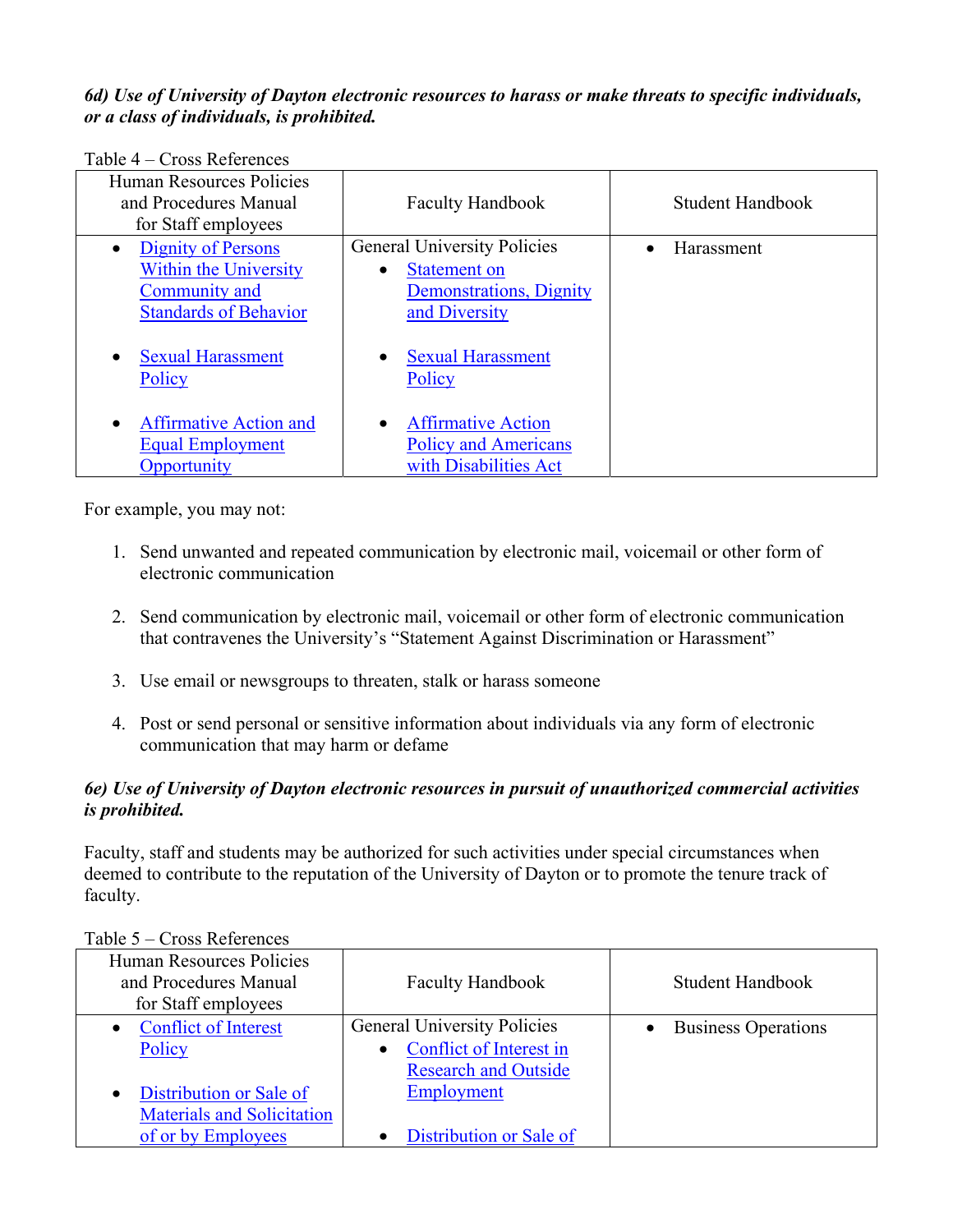| <b>Misconduct in Research</b><br>and Scholarship | <b>Materials and Solicitation</b><br>of or by Employees |  |
|--------------------------------------------------|---------------------------------------------------------|--|
|                                                  | <b>Faculty Policies</b><br><b>Professional Ethics</b>   |  |

For example, you may not:

- 1. Use computer resources for personal commercial gain, or other commercial purpose without approval by the University
- 2. Use computer resources to operate or support a non-University related business
- 3. Use computer resources in a manner inconsistent with the University's contractual obligations to suppliers of those resources or with any published University policy
- 4. Use your University-granted web space for personal monetary gain (this includes clickable ads and pay-per-click banners) without approval by the University
- 5. Register domain names to the University of Dayton network without proper approval

#### *6f) Use of University of Dayton electronic resources to violate city, state, federal or international laws, rules, regulations, rulings or orders, or to otherwise violate any University rules or policies is prohibited.*

Table 6 – Cross References

| Human Resources Policies<br>and Procedures Manual<br>for Staff employees | <b>Faculty Handbook</b>                                   | Student Handbook                                                               |
|--------------------------------------------------------------------------|-----------------------------------------------------------|--------------------------------------------------------------------------------|
| <b>Responsibilities</b><br><b>Associated with Access</b>                 | <b>General University Policies</b><br>Confidentiality and | Gambling                                                                       |
| to Electronic Records and<br>the Administrative                          | <b>Security of University</b><br>Property                 | Damage                                                                         |
| <b>Computing System</b>                                                  |                                                           | <b>Falsification of Records</b><br>$\bullet$                                   |
| Confidentiality and<br><b>Security of University</b><br><b>Property</b>  |                                                           | Forgery and<br>$\bullet$<br>Misrepresentation                                  |
|                                                                          |                                                           | Compliance with rules<br>$\bullet$<br>and regulations of other<br>institutions |

- 1. Pirate software, upload or download music (MP3's and videos) and images in violation of copyright and trademark laws
- 2. Effect or receive unauthorized electronic transfer of funds